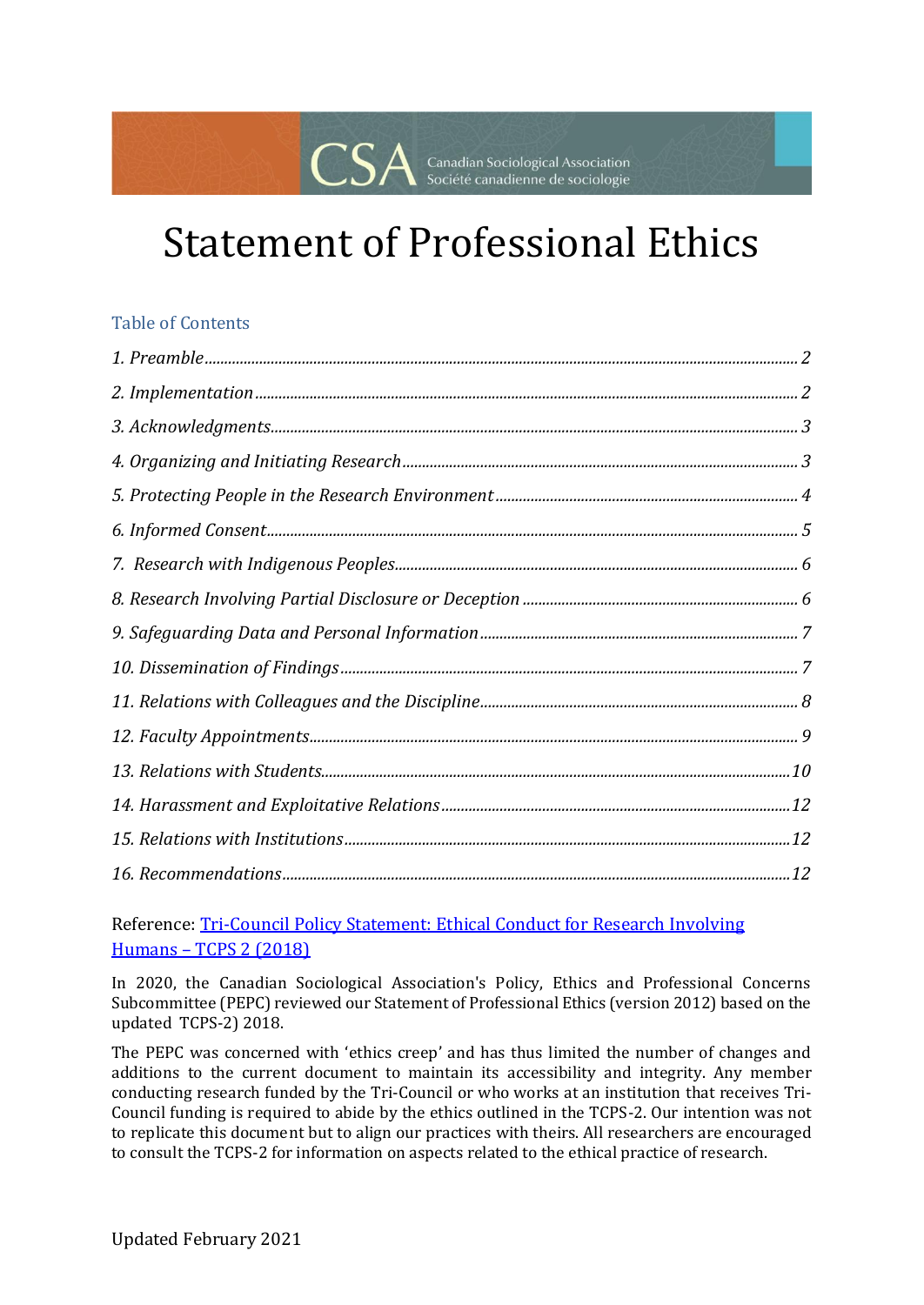# <span id="page-1-0"></span>1. Preamble

This Statement of Professional Ethics of the Canadian Sociological Association is intended to:

- o serve as a set of issues to be considered in the design and implementation of research and in professional practice in sociology in Canada;
- o to offer a resource in the professional training of students and faculty in this discipline;
- o and to enter into dialogue with the communities we research, with other professions, and with university ethics boards and committees on sociological visions of professional ethics.

# <span id="page-1-1"></span>2. Implementation

The CSA recognizes that the practical implementation of ethical research and professional practices is a responsibility of researchers in association with such institutional ethics review bodies as departments, faculties, universities, colleges, community organizations, funding agencies, etc., as well as provincial and national federations of faculty members. This statement is meant, primarily, to inform members' ethical judgements rather than to impose on them an external set of standards. The role of the CSA is to serve as a forum for working through problems of research ethics and as a vehicle for educating about research issues. Its powers of enforcement are limited to moral persuasion, public discussion, the recommendation of resources for conflict resolution, and in extraordinary circumstances, censure. The strength of this statement and its binding force rest ultimately on active discussion, reflection, and continued use by sociologists.

The CSA also recognizes that many members receive research and scholarship support from one or more of the three major federal government agencies, the Social Sciences and Humanities Research Council of Canada (SSHRC), the Canadian Institutes of Health Research (CIHR), and the Natural Sciences and Engineering Research Council of Canada (NSERC). In these cases, researchers and scholars are reminded that research funded by the three agencies should also abide by the Tri-Council Policy Statement: Ethical Conduct for Research Involving Humans (2018) as a condition of receiving this financial support (see TCPS2, 2018 p. 3).

For those researchers and students who conduct research without the support of Tri-Council funds and who conduct their projects through the auspices of Canadian universities, the Tri-Council Policy Statement still applies.

In addition, researchers should comply with the privacy and protection of information legislation governing their home province (see TCPS2, 2018, p. 9). These laws vary and include issues related to confidentiality, safeguarding data, intellectual property, privacy and protection of participants (see TCPS2, 2018, p.9)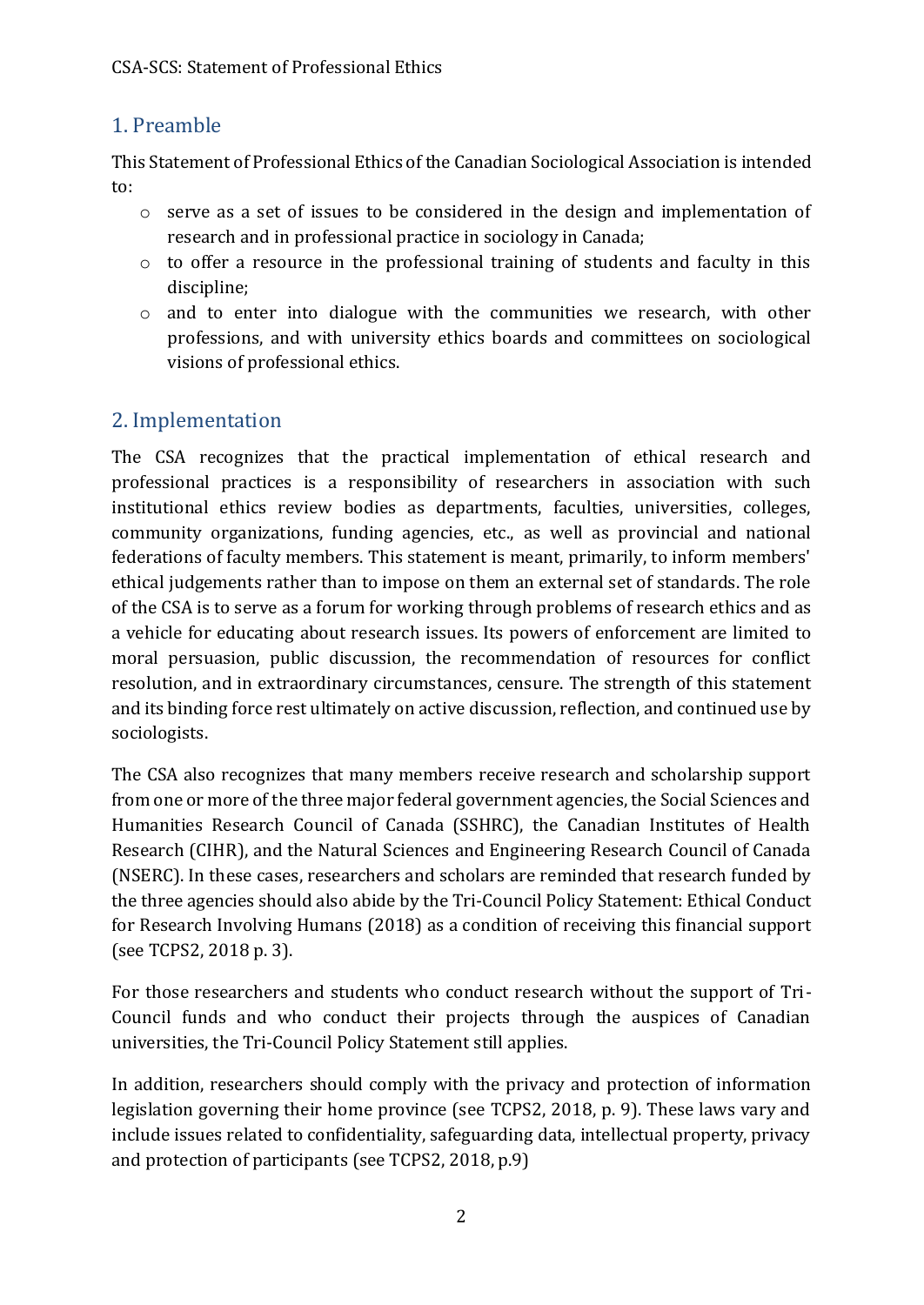#### <span id="page-2-0"></span>3. Acknowledgments

This Statement of Professional Ethics owes a great deal to the previous work of ethics committees of the British Sociological Association, the American Anthropological Association, the American Sociological Association, the Tri-Council Policy Statement-Ethical Conduct for Research Involving Humans (2018), and of the CSA itself, as well as at least 3 decades of scholarly commentary since the first ethics codes were developed.

#### <span id="page-2-1"></span>4. Organizing and Initiating Research

4.1 Codes of professional ethics arise from the need to protect vulnerable or subordinate populations from harm incurred, knowingly or unknowingly, by the intervention of researchers into their lives and cultures. Sociologists have an obligation to apply three core principles: respect for persons, concern for welfare, and justice. Respect for persons involves the moral obligation to protect and to respect participants' autonomy. Concern for welfare entails the protection and promotion of the participants' welfare and attempts to minimize risks associated with the research. Sociologists also have the responsibility to treat participants fairly and equitably.

4.2 Sociologists should take into account the perspective of the participant and consider the circumstances that shape the participant's life to design research ethically aligned with the core principles. Sociologists, when they carry out research, enter into personal and moral relationships with those they study, be they individuals, households, social groups, or corporate entities. Researchers should consult, where consistent with the research objectives, pre-existing organizations of potential research participants (e.g., trade unions, community groups, political or religious organizations, band councils, neighbourhood groups) or, in their absence, with key members, activists, and scholars from the participants' communities concerning the design, execution, and potential risks and benefits of the research project to them.

4.3 Researchers should guard against the uncritical promotion of research, which in design, execution, or results, furthers the power of some over others, especially when promoted for professional, therapeutic, or social control reasons. The researcher has a responsibility to approach the lives and cultures of those under study according to salient ethical norms.

4.4 Researchers have an obligation to critically examine presumptions, measures, and implicit norms used in research which serve to ignore or invalidate the experiences and understandings which research participants have of themselves.

4.5 Researchers should not exploit individuals or groups for personal gain and should recognize the debt incurred to the communities in which they work. Researchers should be sensitive to the possible exploitation of individuals and groups in the research process,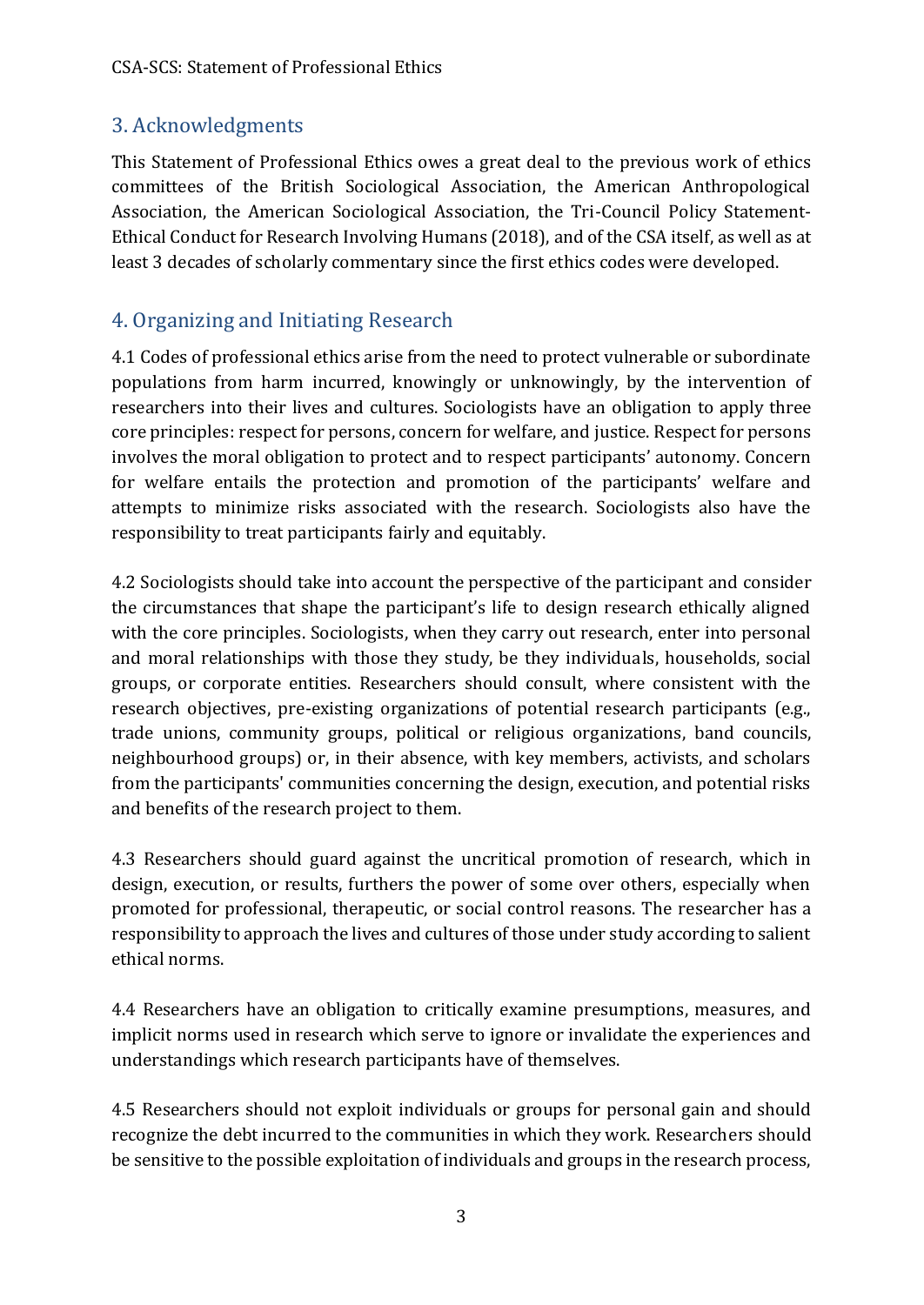and should endeavour to minimize the occurrence of such exploitation in the conduct of research.

4.6 Researchers have a responsibility to protect the integrity of the research process and should avoid undermining research inquiry through conceptualization or design which prejudges the direction of causality, presumes an outcome, or preordains findings by affirming its premises.

4.7 Researchers have a responsibility to represent fairly their own qualifications, as well as the time and funding requirements necessary for quality research.

4.8 Researchers should not accept grants, contracts, or research assignments that appear likely to require violation of the principles of this Statement.

4.9 Research involving human participants requires review and approval by a research ethics board before the research commences (TCPS2, 2010, p. 13). Secondary use of identifiable data, including data originally collected for non-research activities and that did not require REB approval at the time of collection, requires REB approval (section 5.5 TCPS 2010, pages 62-64).

4.10 Exceptions to this rule include research that relies exclusively on information that is:

- I. publicly available through a mechanism set out by legislation or regulation and that is protected by law; or
- II. in the public domain and the individuals to whom the information refers have no reasonable expectation of privacy (TCPS2, 2018, p. 15). Research that is non-intrusive, does not involve direct interaction between the researcher and individuals through the Internet, and where there is no expectation of privacy does not require REB review (TCPS2, 2018, p. 16).
- III. REB review is required for public domain information when there is a reasonable expectation of privacy (TCPS2, 2018, p. 16), including online groups with restricted membership or sites' terms of use privacy expectations. REB review is not required for research involving the observation of people in public spaces, nor is it required for sociologists who are not working for Tri-Council funded institutions.

# <span id="page-3-0"></span>5. Protecting People in the Research Environment

5.1 Researchers should respect the rights of citizens to privacy, confidentiality and/or anonymity, and the right not to be studied. Researchers should make every effort to determine whether those providing information wish to remain anonymous or to receive recognition, and then respect their wishes.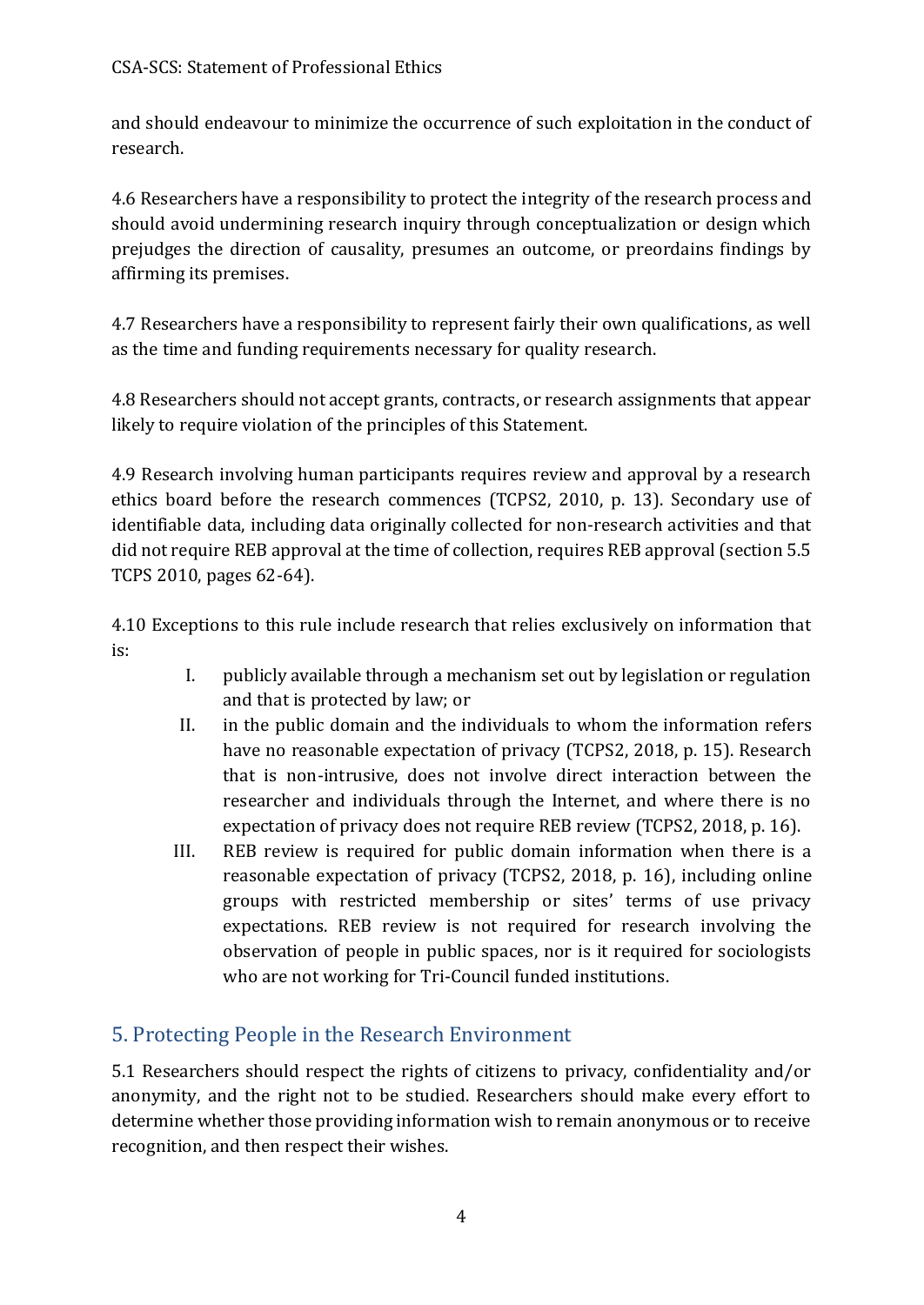5.2 Researchers should not misuse their positions for fraudulent purposes or as a pretext for gathering intelligence for any organization or government.

5.3 The protection of research participants does not absolve researchers of the responsibility of exposing physical, mental, sexual, or other abuse. Researchers should be aware of legal definitions of abuse and of the law pertaining to the reporting of abuse, should they encounter same while conducting research.

5.4 The principle of minimal risk to participants shall be primary. The definition of 'minimal risk' follows the TCPS2 definition: "defined as research in which the probability and magnitude of possible harms implied by participation in the research is no greater than those encountered by participants in those aspects of their everyday life that relate to the research" (TCPS2, 2018, p. 22).

5.5 Sociologists who conduct research with communities should be mindful to consider: "the perspective of the participant, the community and the individual members of the community (who may or may not be research participants)" (TCPS2, 2018, p.22).

5.6 Researchers and staff should be aware of risks to themselves in the research environment. Safety is a concern for all researchers, particularly students. (TCPS2, 2018, p. 25).

#### <span id="page-4-0"></span>6. Informed Consent

6.1 Researchers should not expose participants to risk of personal harm. Informed consent should be obtained when the risks of research are greater than the risks of everyday life.

6.2 As far as possible, research should be based on the freely given and ongoing informed consent of those studied. This implies a responsibility to explain as needed, and in terms meaningful to participants, what the research is about, who is undertaking and financing it, why it is being undertaken, and how it is to be disseminated.

6.3 Researchers should inform research participants that they have the right not to answer particular questions or to withdraw without penalty at any point in the research process. This includes avoiding situations where undue influence or coercion may play a role during the recruitment of participants and threaten voluntariness (TCPS2, 2018, p.28).

6.4 When it comes to research with children and youth, "rather than an age-based approach to consent, TCPS 2 (2018) advocates an approach based on decision-making capacity as long as it does not conflict with any laws governing research participation" (TCPS2, 2018, p. 33). In some instances, consent from an authorized third party and the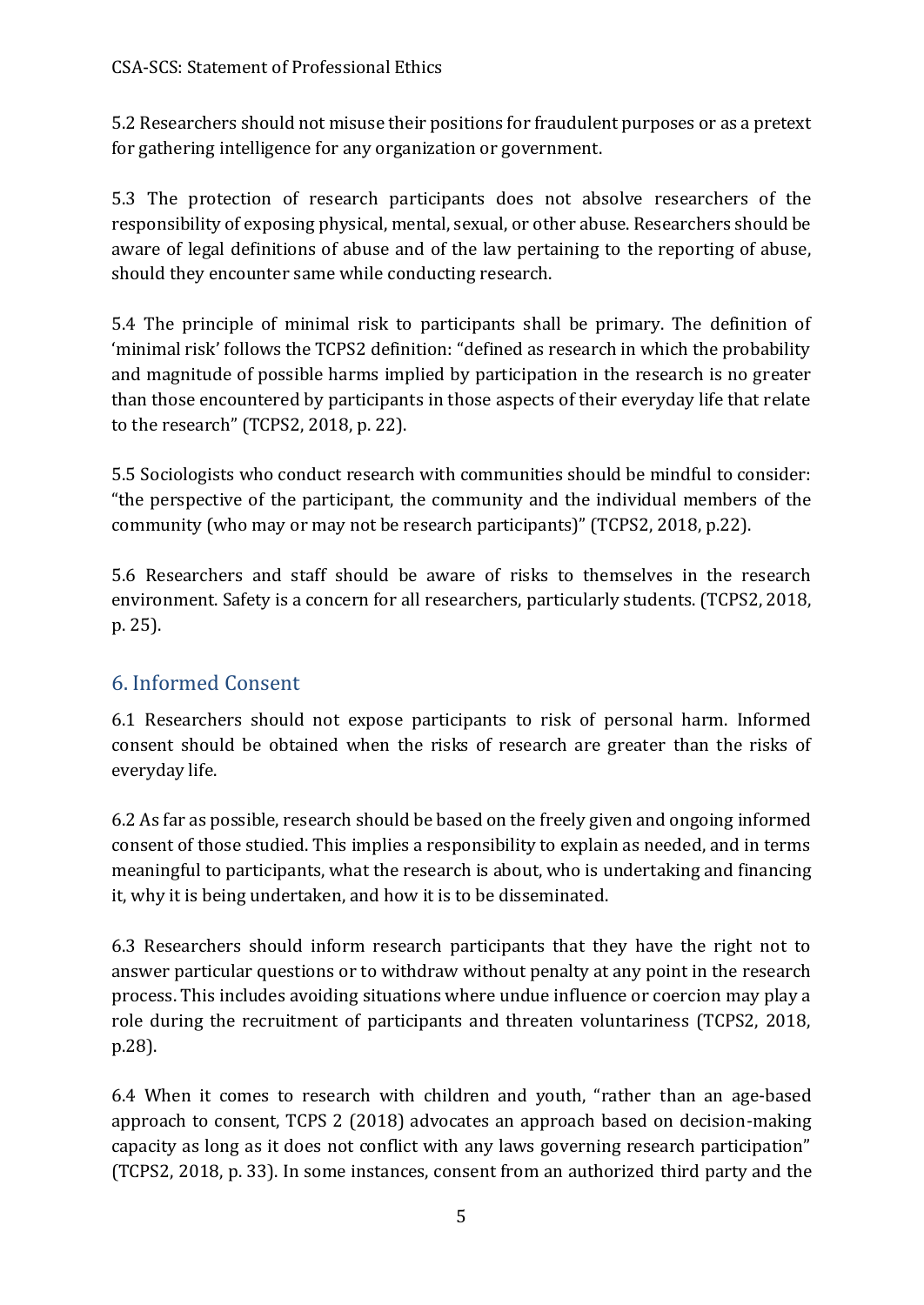assent of the child are required at the beginning of a study because of the lacked capacity to decide of the child. Over time, when a child matures and has the decision-making capacity, sociologists should seek their autonomous consent. If a child was unable to assent (e.g. infants) at the beginning of study, the researcher should seek their assent once they can understand the purpose of the study.

6.5 Generally, signed consent forms are the norm in social research, but there are exceptions. While obtaining a signed consent form will often serve to verify informed consent, in the study of cross-cultural contexts, illegal activities or politically sensitive settings, it may be difficult, impossible, or culturally inappropriate to obtain knowledgeable and voluntary (let alone written) consent from everyone in the field setting. Sometimes the requirement that one obtain signed consent forms from everyone studied may violate anonymity and actually create risks for some groups of participants. Therefore, the signed consent form may be inadequate or inadvisable in certain circumstances, in which case the researcher should employ culturally appropriate methods to allow participants to make ongoing decisions to participate or to withdraw from the research process.

# <span id="page-5-0"></span>7. Research with Indigenous Peoples

7.1 Indigenous Peoples are recognized as First Nations, Métis and Inuit peoples (The Constitution Act 1982, 35(2)). In keeping with the TCPS-2 (2018), researchers must engage in the practice of relationship building prior to engaging in research. During the research process, consultation with Indigenous nations, communities, organizations and/or governments must be met as a minimum standard here in Canada and abroad.

7.2 With the quickly shifting landscape in this area and in keeping with evolving best practices, researchers should make every effort to include Indigenous communities as partners from the start of the project going forward, and negotiate with Indigenous nations, communities and/or individuals concerning data ownership, including issues of collection, publication and storage of data (Global Indigenous Data Alliance 2019 CARE principles).

7.3 Where community REBs are in existence, researchers must seek approval for research through these community-based boards, before seeking ethics approval for research through university REBs.

# <span id="page-5-1"></span>8. Research Involving Partial Disclosure or Deception

8.1 Partial disclosure or deception maybe necessary for certain kinds of research in order to penetrate "official," "on-stage," or "on-the-record" presentations of reality. Deception should not be used where another methodology would accomplish the research objectives.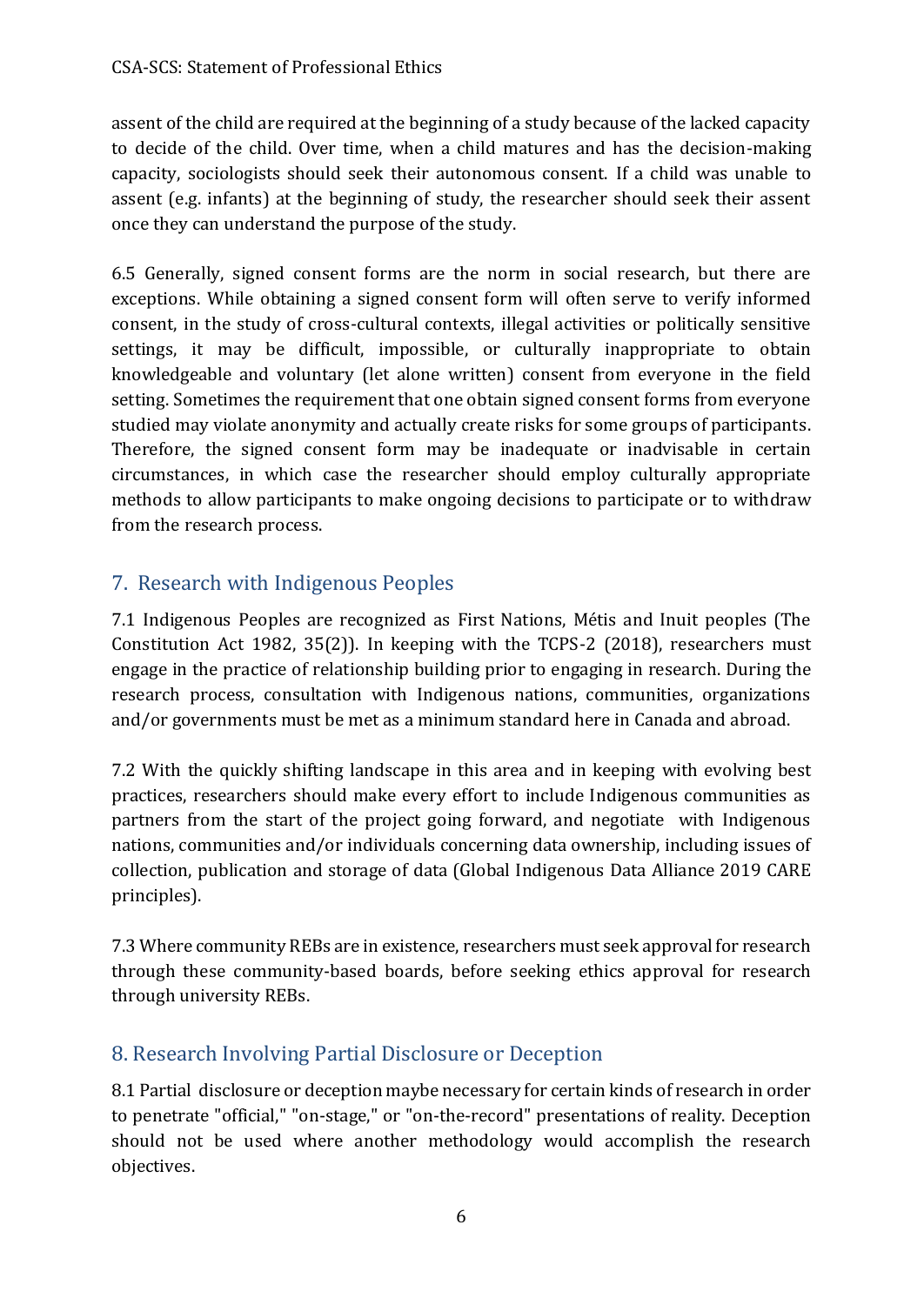8.2 Participants should not be deceived if there is any reasonably anticipated risk to the participants or if the harm cannot be offset or the extent of the harm be reasonably predicted.

8.3 Deception is not acceptable if it would interfere with the subject's understanding of facts which might influence a decision to give informed consent.

8.4 Participants should not be deceived about the identities, qualifications, or affiliations of the researchers or sponsors of the research.

8.5 Whenever feasible, participants who have been deceived should be fully informed and debriefed in such a way that any harm caused can be discerned and corrected.

# <span id="page-6-0"></span>9. Safeguarding Data and Personal Information

9.1 Adequate security measures should be used to protect the data collected in the research project. This includes "physical, administrative and technical measures and should address the full life cycle of information" (TCPS2, 2018, p. 64) Data should be accessible only to the primary researcher and staff. Electronic files should be encrypted and password protected. Computers ought to be kept in a secure storage space. Provincial legislation regarding the storage of confidential data should be adhered to (TCPS2, 2018, p. 57). Data collected on the Internet or data kept on computers should be encrypted (TCPS2, 2018, p. 63).

9.2 Re-identification is a risk when researchers link data between two or more datasets or when data is collected over a small geographical range. Researchers should take care that no single participant can be identified in this way (TCPS2, 2018, p. 63).

9.3 There is no requirement that data be destroyed after a period of time. Policies regarding the archiving and sharing of data should be followed (TCPS2 2018, p. 63).

# <span id="page-6-1"></span>10. Dissemination of Findings

10.1 Researchers have an obligation to disseminate results openly except those likely to endanger research participants or to violate their anonymity or confidentiality.

10.2 If they do so desire, research participants have a right to be given feedback on the results and, where practicable, to be consulted over publications.

10.3 Researchers should consider carefully the social and political implications of the information they disseminate. They should strive to ensure that such information is wellunderstood, properly contextualized and responsibly utilized.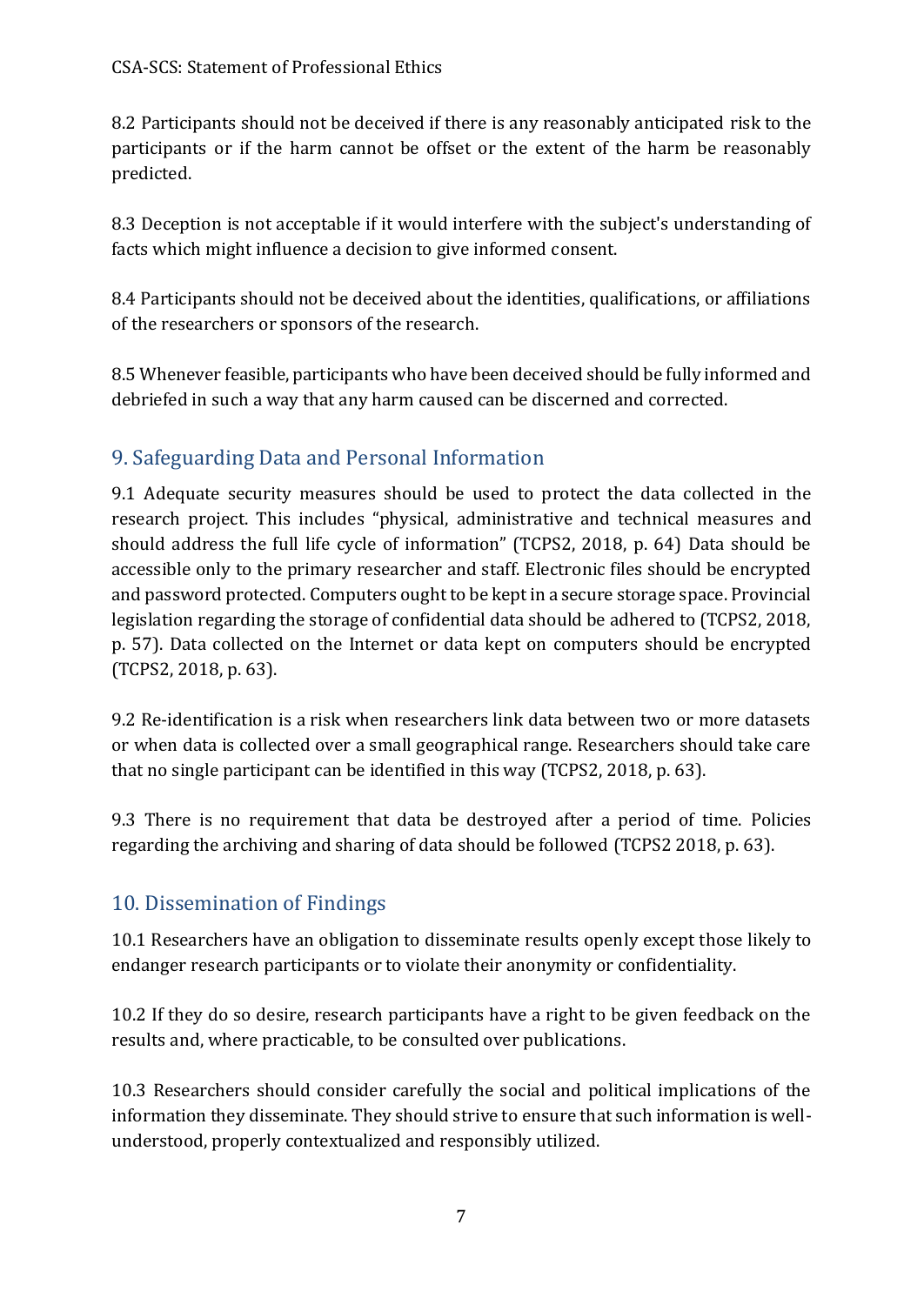10.4 The researcher should not falsify or distort his or her findings or omit data which might significantly alter the conclusions. He or she should attempt to make explicit the methodological and theoretical bases of the study, including stating the limitations of the data.

10.5 Researchers are obliged to try to clarify any significant distortion made by a sponsor or client of the findings of a research project in which they have participated.

10.6 Research reports should disclose all sources of financial support for the research and any other sponsorship or special relationship with investigators.

10.7 Sociologists have a responsibility to speak out publicly, both individually and collectively, on issues about which they possess professional expertise. They have a professional responsibility to contribute to the formation of informational ground upon which public policy may be founded. They should be candid about their qualifications and should make clear the limits of their expertise. Particularly in their relations with the media, members should have regard for the reputation of the discipline and refrain from offering expert commentaries on material which as researchers they would regard as comprising inadequate or tendentious evidence.

# <span id="page-7-0"></span>11. Relations with Colleagues and the Discipline

11.1 The researcher should attempt to conduct research in such a way that his or her personal and professional behaviour will not jeopardize further research by self or others.

11.2 At the earliest possible stage of research, researchers should arrange mutually accepted explicit agreements among all research collaborators with respect to division of work, compensation, access to data, rights of authorship and other rights and responsibilities.

11.3 When conducting multijurisdictional, multidisciplinary and/or international research, researchers should adhere to the legislation of the country and/or organizations they work with. A review of research protocol by the primary researcher's REB, usually the university that employs the principle investigator, should be obtained (TCPS2, 2018, p. 99-106) in addition to the ethical review of the appropriate international or local organization.

11.4 A university that has established an REB may approve alternative review models for research involving multiple REBs and/or institutions. The university remains responsible for the ethical acceptability and ethical conduct of research undertaken within its jurisdiction regardless of where the research is conducted. The ethics review of research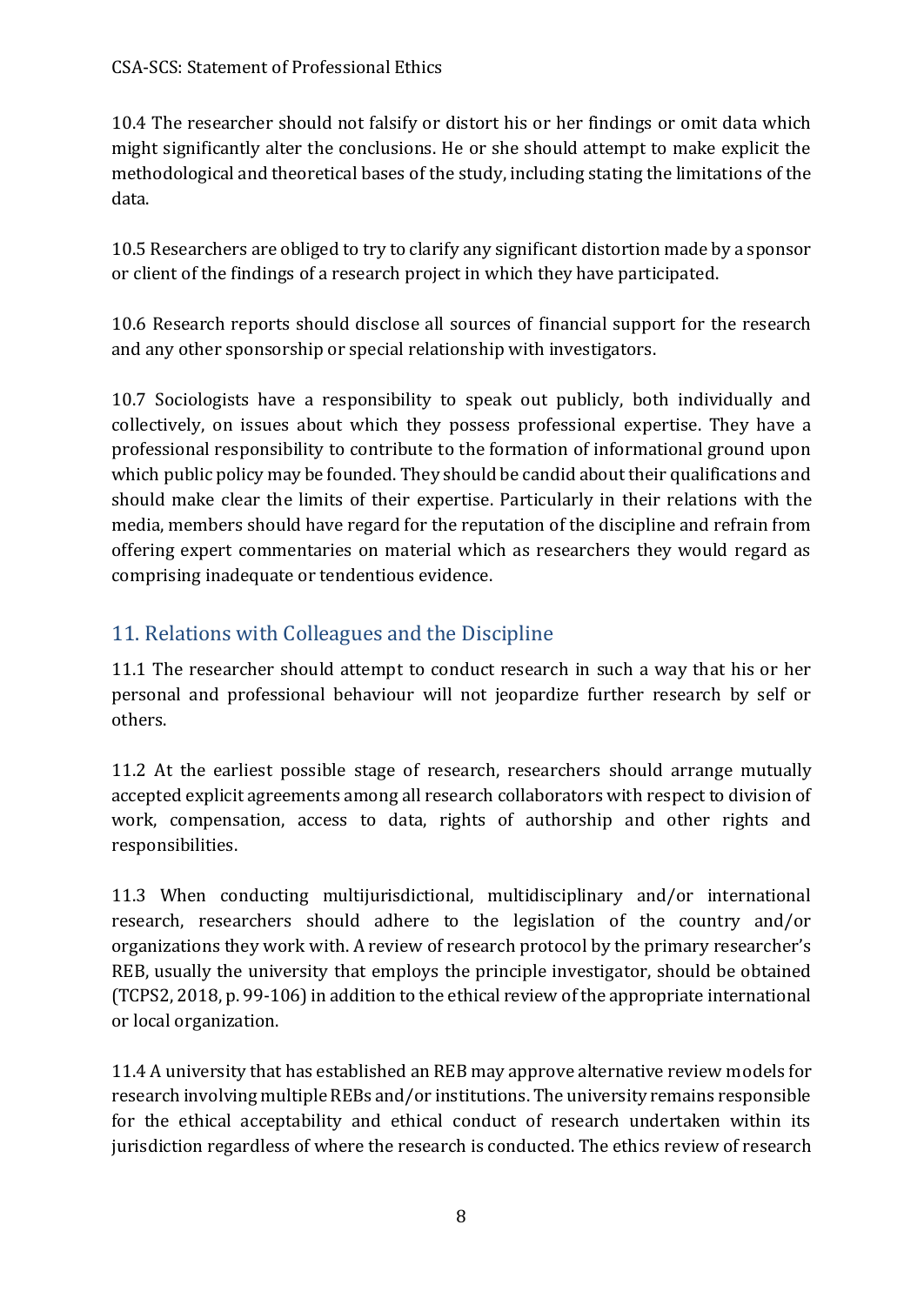involving multiple institutions should reflect flexibility and efficiency and prevents unnecessary duplication of review without compromising the protection of participants.

11.5 Researchers should acknowledge all persons who contribute to their research and to their publications.

11.6 Attribution and ordering on authorship and acknowledgements should accurately reflect the contributions of all main participants in both research and writing processes, including students.

11.7 Researchers should disclose all real, potential and perceived conflicts of interest to Research Ethics Boards, research participants, as well as any institutional conflicts of interest or community conflicts of interest of which they are aware that may have an impact on their research (TCPS2, 2018, p. 96).

11.8 Data and material taken verbatim from another person's published or unpublished written or electronic work should be explicitly identified and referenced to its author.

11.9 Citations to ideas developed in the written work of others, even if not quoted verbatim, should not be knowingly omitted.

11.10 Evaluations of colleagues, students, and their work for employment or publication should be based only on professional criteria. In reviewing the work of others, members should avoid conflicts of interest. They should also normally avoid participating in review procedures where they have a close positive or negative connection with those under review.

11.11 Members should supply requested references promptly and ensure that these are full, fair, and adequately considered. Within the legal limit, they should not disclose personal information which is not directly relevant to the position in question without the subject's explicit and prior consent.

11.12 The content of evaluations should be made available to the individual evaluated, with the right of reply ensured.

11.13 Journal editors should provide decisions to authors of submitted manuscripts within a reasonable time frame. An editor's commitment to publish an essay should be binding on the journal and it should then be published expeditiously.

#### <span id="page-8-0"></span>12. Faculty Appointments

12.1 The criteria used in evaluating potential appointees should be universalistic and non-discriminatory.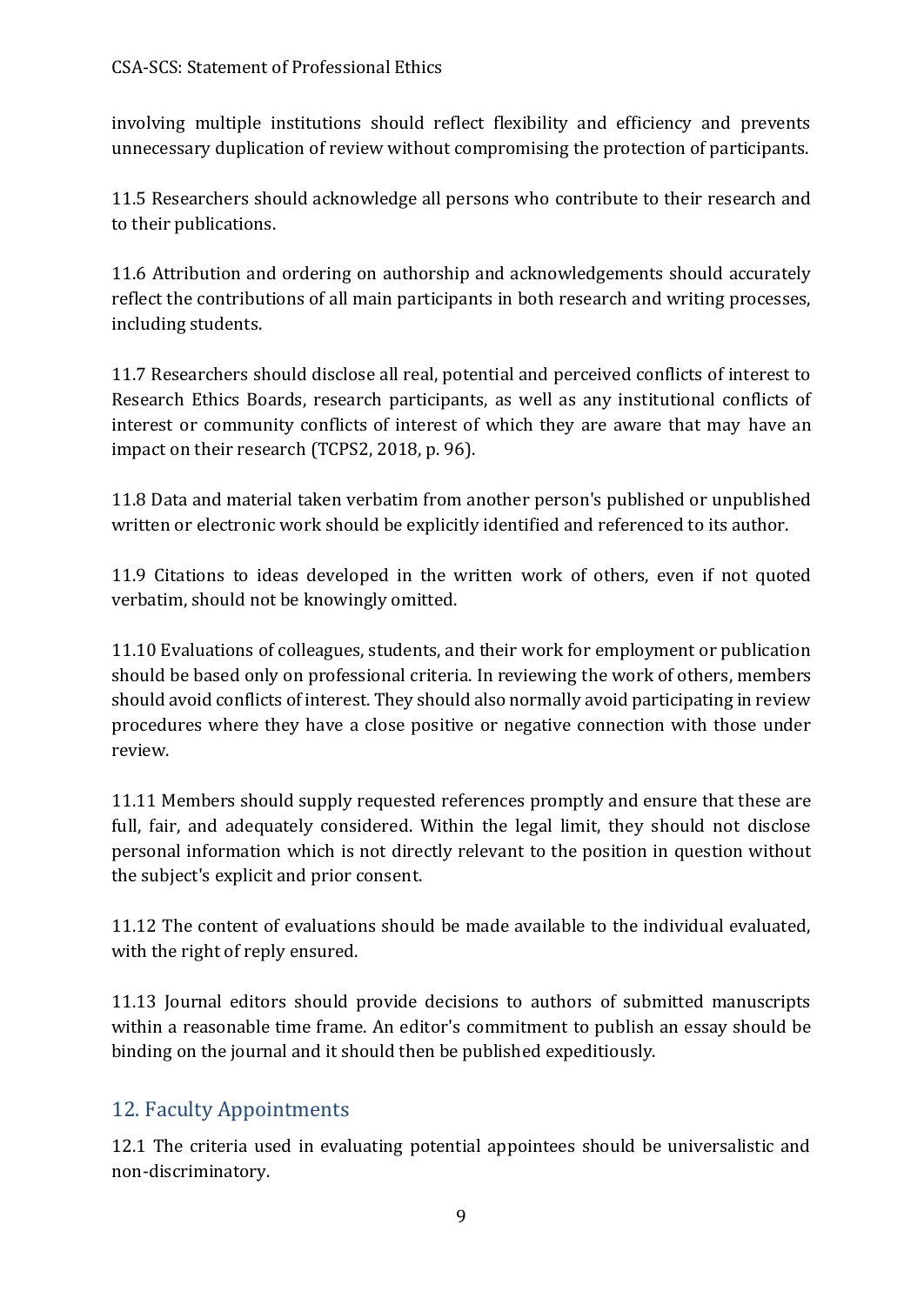12.2 Departments should preclude and redress discrimination on the basis of sex, marital status, colour, race, ancestry, social class, political convictions, religion, ethnic background, place of origin, sexual orientation, age, physical/mental disability, or other criteria irrelevant to academic performance.

12.3 Positions should be advertised widely.

12.4 All short-listed candidates for positions should be interviewed.

12.5 The short list of candidates for positions should not be finalized until after the closing date for applications.

12.6 The positions that are filled should be the positions that were advertised.

12.7 Appointment procedures at all stages should attempt to ensure that power is neither abused, nor observed or perceived to be abused.

12.8 The selection process should be made as public as possible within the department.

12.9 All aspects of the selection process should be detailed, clear, precise, understood, and in writing.

12.10 Information on applicants and the selection process should be transparent and widely accessible within the department.

12.11 The selection process should be as democratic as possible.

12.12 Participation in the selection process should be from as broad as possible a crosssection of the department, including students, and researchers with relevant research expertise.

12.13 Participation in the final decision of the selection process should be organized in as non-elitist a manner as possible.

12.14 Participants in the selection process have an obligation to make known any conflicts of interests or biases that would impede objective decision-making.

#### <span id="page-9-0"></span>13. Relations with Students

13.1 The CAUT Policy Statements with respect to teaching are endorsed.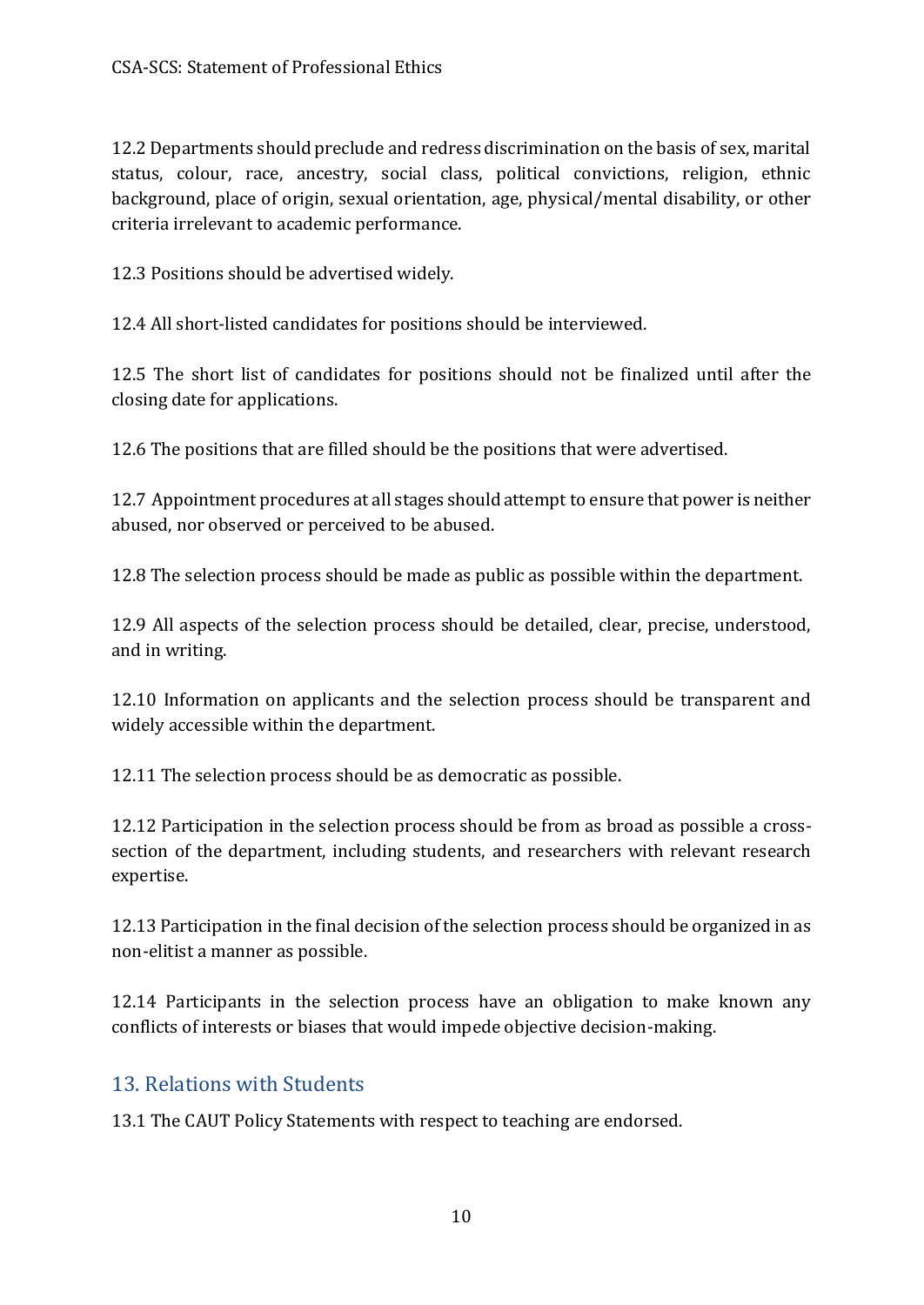#### CSA-SCS: Statement of Professional Ethics

13.2 Students should be accepted into programs in ways precluding and redressing discrimination on the basis of sex, marital status, colour, social class, race, citizenship/immigration status, political convictions, religion, ethnic background, national origin, sexual orientation, age, physical disability, or other criteria irrelevant to academic performance.

13.3 Students are entitled to adequate information in good time about the content of courses, program choices, modes of assessment, and appeals procedures. They are also entitled to prompt and fair evaluation of their work, and to the keeping of full and proper records of their progress, within the period defined by the institution.

13.4 Members should support students' studies in a diligent manner by regular attendance when teaching and by being available for consultation by students.

13.5 Members have a duty to minimize discriminatory practices which might detract from equality of educational opportunity; this applies particularly to racial, sexual, homophobic, and other such harassment, including verbal abuse. They have a duty to be cognizant of the disciplinary codes existing in their institutions for dealing with students who insult or intimidate others.

13.6 Members should not allow intellectual differences or personal animosities among colleagues to impinge on students' relationships with those colleagues.

13.7 At the member's discretion, there is a duty to assist both undergraduate and graduate students in their attempts to find employment and seek financial support for their studies and/or research through scholarships, fellowships, etc. This will normally involve the writing of references and, in the case of graduate students, may involve introducing students into appropriate networks.

13.8 Members should not deceive or coerce students into serving as research participants. They should not underpay, or use students simply as cheap or unpaid labour in the conduct of research. They should not represent the work of students as their own, and should credit students with co-/authorship when justified.

13.9 Members should respect the confidentiality of personal information about students. They have a duty to ensure that any records are secure and that access to them is restricted.

13.10 The supervisory relationship is particularly crucial to the successful completion of graduate studies. Members who are supervising graduate students should be aware that many graduate students encounter difficulties in balancing their rights and responsibilities with those of their supervisors. Hence, at the earliest possible stage, supervisors and graduate students should arrange mutually acceptable, explicit